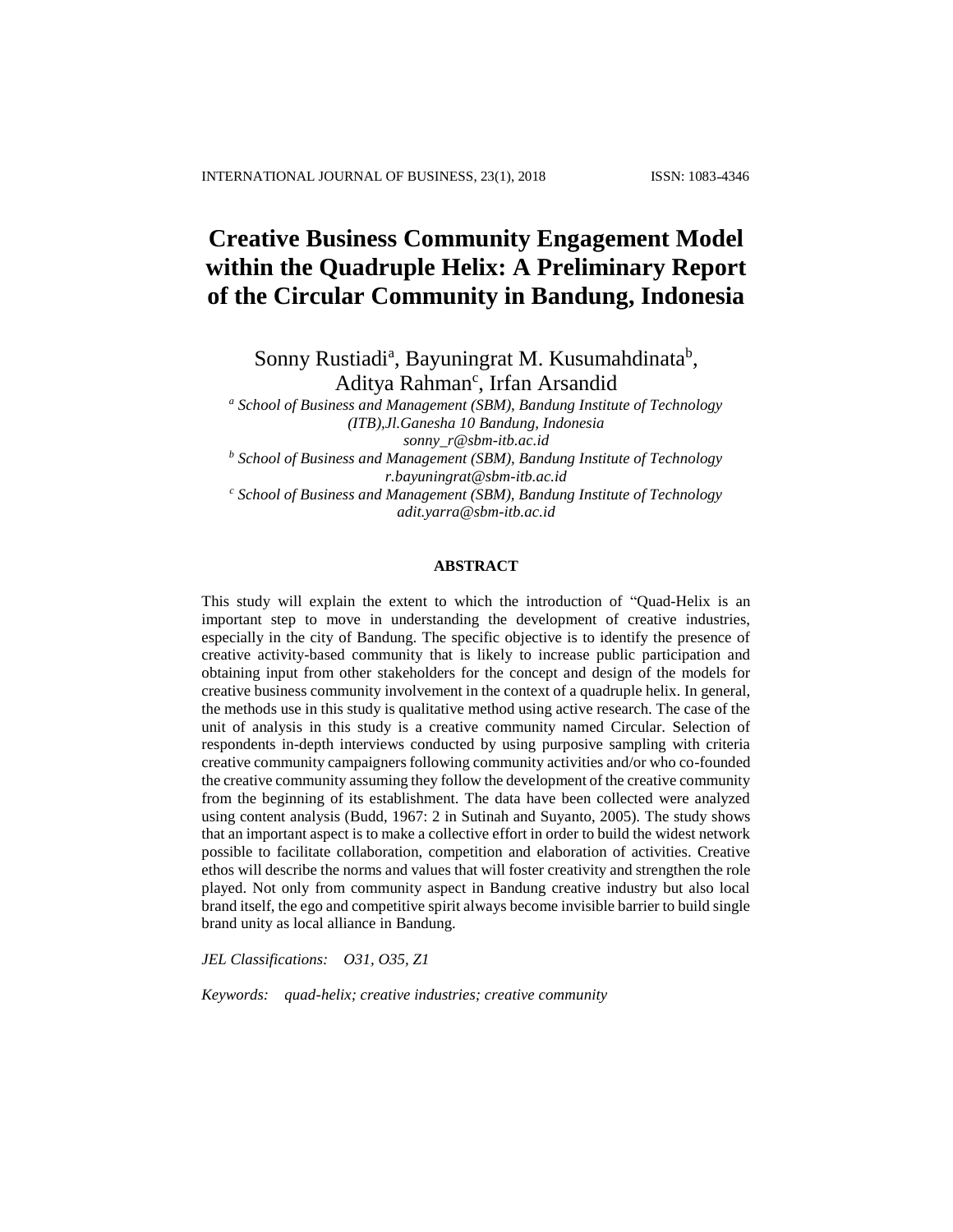#### **I. INTRODUCTION**

Creative economic development is closely linked to the market networking. According to Richard and Wilson (2006), there are many reasons why creativity is becoming popular in urban development strategy as the creative industry is often seen as a new and dynamic and have a wider appeal than the cultural industries that are outdated. Wilson (2012) further argues that the important issue in the context of innovative clusters is essential to involve "the person" and "the community". The main reason is that the community moves as an individual capable of connecting facts, curiosity and the economic resources of their own or through their network. To that extent, the association participated in the creative community resulted in the development of branding strategies. The goal is to make a collective effort in order to build the optimum size network. And lastly, not forgetting to insert the aim of creating a Bandung Creative City ready to compete, collaborate and elaborate at the global level.

Florida (2002) argues that there are three important points of creativity. First, creativity is very important in how a person lives and works. Second, human creativity is very diverse and multidimensional; not only limited to technological innovation and new business model. Third, Florida express creativity involves differences in ways of thinking and habits that should be pursued by individuals and communities. Creative ethos will describe the norms and values that will foster creativity and strengthen the role played. According to Florida, in choosing where to work, people belonging to the creative community prioritize their challenges and responsibilities, particularly flexibility in time and place, honor derived from the group and the involvement of the place and the community / society. They want the freedom and flexibility in pursuing side projects and other interests. Creative community has the longest working time compared with other communities because they are motivated and like their jobs.

From the definitions expressed by the above-mentioned characteristics of the creative community, there are four important aspects in the evolution of a creative community as follows:

## **1. Nature**

Creative community is a community that has a basic function of the economy. The basic function will be the advocate of social activities and their lifestyles. In addition, this community is very open to the differences that exist somewhere. This community is also very hard working and loves challenge. Given these challenges, the creativity of each individual in it would be growing.

## **2. Membership**

Creative community members are people who are educated and are professionals. They are workers who have high creativity in completing the work and doing a side job to their liking. They liked the flexibility in employment. Creative community members usually have the same preferences in a matter. In terms of sporting or lifestyle, members of this community like outdoor recreation as they pursue new experiences.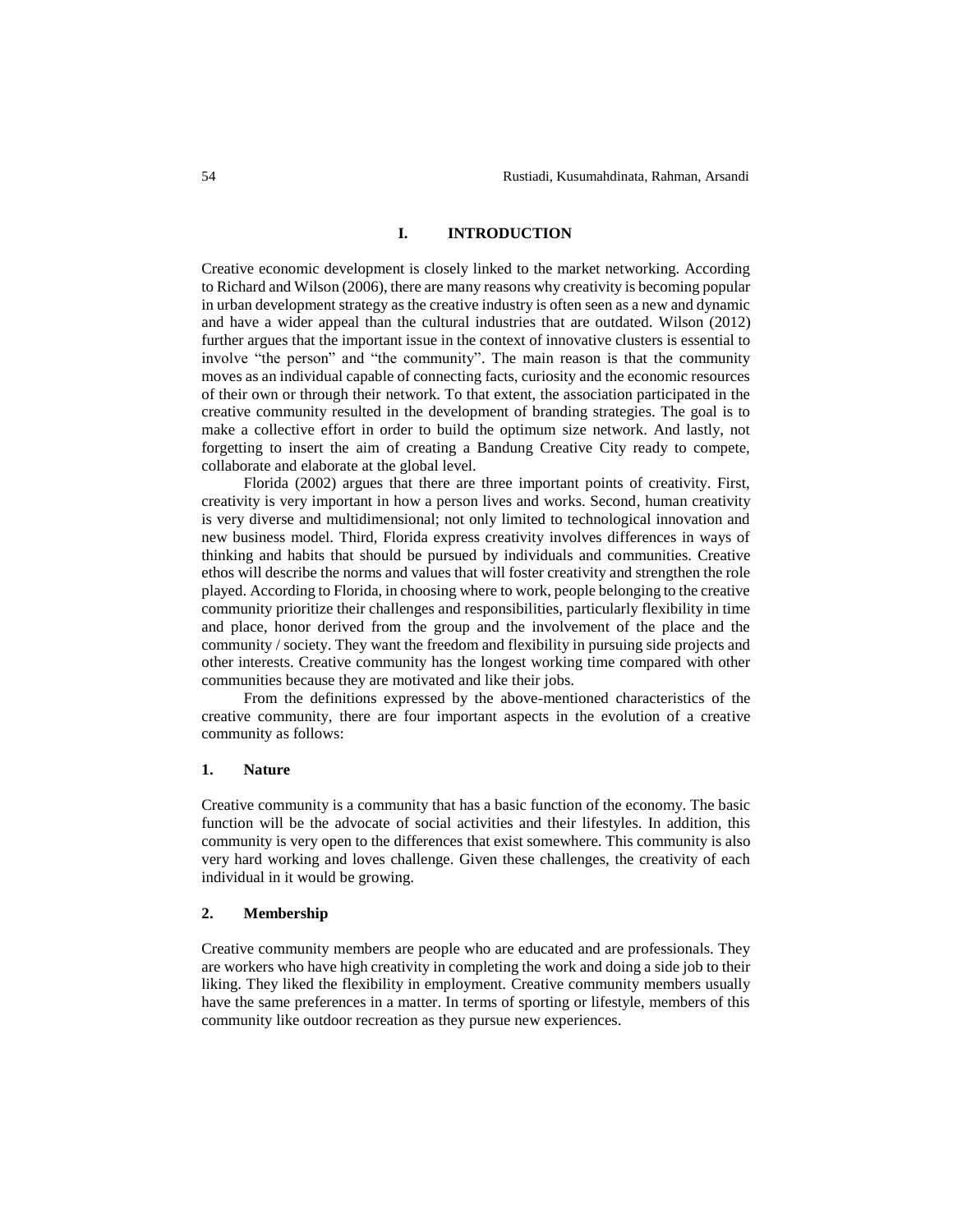## **3. Ways of working**

People who include creative community are the people who put their challenges and flexibility. Both of these highly reflected in the workings of the creative community. They chose a relatively challenging job for them and solve them with their creativity. Because this community enjoys his work uses a lot of time to work. They also spend a lot of time and money for education.

## **4. The relationship with the community and other communities**

Creative community does not only moving to its own interests. This community has creative ideas for the development of communities and society as a whole. A community gathering place is a place in which members of this community freely out ideas and opinions openly.

Wilson (2012) argues that the main thing in the context of innovative clusters is essential to involve the person and the community. He focuses on talented people who are open-minded and able to incorporate many complex factors and different. Model Quadrant illustrates the key importance of the context of the network that connects the community with the system regardless of their background. The main reason is that the community moves as an individual capable of connecting facts vary, curiosity and the economic resources of their own or through their network. This study will explain the extent to which the introduction of "Quad-Helix" is an important step to move in understanding the development of creative industries, especially in the city of Bandung.

This study is one of the initial steps in order to map the activities and cultural resources that are beneficial for the development of the creative community in the city of Bandung. In addition, researchers will also meet with local stakeholders to obtain information and gather input for the design of the models in general. The specific objectives are to (a) identify the presence of creative activity-based community that is likely to increase public participation; (b) propose location of the program, and (c) obtain input from other stakeholders for the concept and design of the models development of creative business community involvement in the context of a quadruple helix.

# **II. LITERATURE REVIEW**

## **A. The Quadruple Helix**

Quadruple Helix concept is a development of Triple Helix concept by integrating civil society and integrating innovation and knowledge factor (Oscar, 2010). Quadruple Helix Innovation Theory is a collaboration of four sectors: government, business, academia and civil society that play a role in encouraging the growth of innovation.

Triple Helix is an ecosystem that can drive people to improve their creativity, ideas and skills (Etzkowitz, 2008). Triple helix can also serve as a creativity, innovation and technology development solution for the creative industry and is an element that introduces innovative procedures and practices for the growth of small and medium enterprises (Brundin *et al*., 2008). The University had a significant influence on the evolution of triple helix and required good collaboration in work (Razah, 2007). Creativity and innovation in organizations have an inseparable relationship that will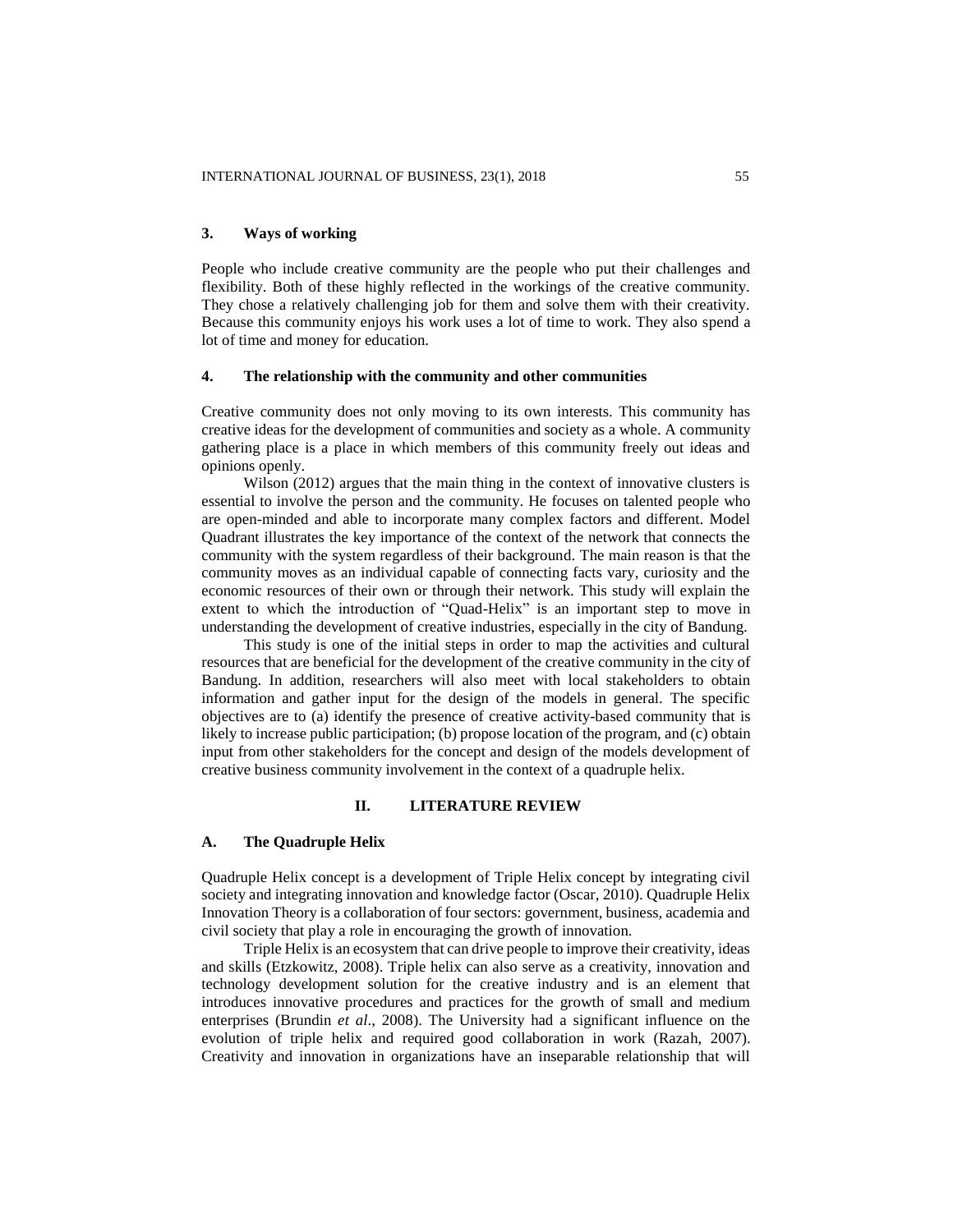support organizational innovation (Fernando, 2012), while creativity has no effect on innovation performance (So Young, 2010).

Previous literature studies of collaboration between academia, government, corporations and civil society have been able to encourage innovation to improve economic growth (Oscar, 2010). Research in Sweden that gender equality is necessary and women have an important role in contributing to the development of knowledgebased economy and innovation, as well as building economic growth based on social cohesion (Malin, 2012).

However, research on quadruple helix numbers is still very limited and more directed to macroeconomics, while in this research the concept is applied to creative community, in the hope that there are new findings as a contribution to the development of science.

The four actors in the quadruple helix need to work in an integrated manner, so they can play their respective roles optimally to support the growth of creativity and innovation for creative industry. The role of intellectuals is not maximized in generating innovation and creative ideas, as the results of research cannot be utilized properly by the business. The role of the government is not yet optimal in the future of business investment, as it creates a conducive business climate, and the business has not been able to create a healthy business climate in line with business ethics, while civil society as the user of goods and services or the overall economic output is not fully aware the importance of using domestic products.

A more comprehensive understanding of each party is needed to create a mutually beneficial collaboration between the four main actors, so that each will further enhance its role as a major driver of the creative industry. Research in the field of creative industry is very necessary because it is able to provide large jobs and can increase people's income. The success of the creative industry is determined by the talent, creativity and innovation capabilities of business actors so that the support of intellectuals, government, business and civil society (quadruple helix) is needed to create a strong and strong creative industry.

# **B. Social Capital Approach**

The ability of people to work together to achieve common goals in different communities is identified as social capital. It is important for humans to develop and channel their expertise in a community, where they can design a common goal. Humans are also tested how to deal with problems that occur, and to be able to achieve a common goal, is not easy. Social capital also affects human capital, where human capital is about the skill possessed by human whereas the social capital is seen how people who have the skill can apply it in a community. Humans are also tested in the way of productivity, and how productivity is generated to gain a profit, and all of this is also not separated in the economic sector.

Social capital is the social linkage that enables a person to take action to achieve the desired goal (Putnam in Narayan and Cassidy, 2001) or "... the totality of resources, actual or virtual, that develops in individuals or groups because they have networks within a certain period or An informal relationship that requires each other and respect (the sum of resources, virtue of mutual acquisition and recognition) (Bourdieu in Narayan and Cassidy, 2001). Putnam (in Narayan and Cassidy, 2001) describes social capital as a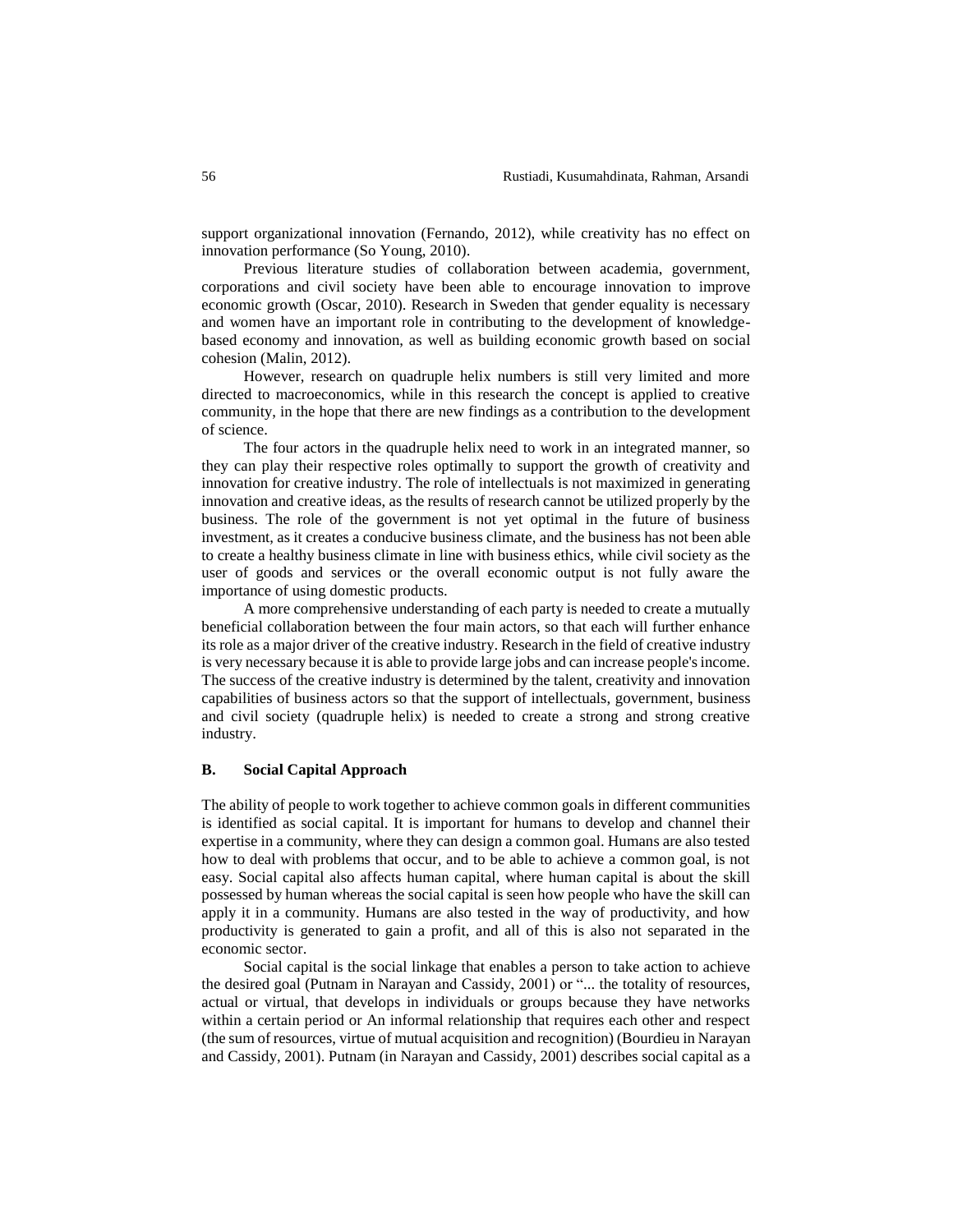social link that enables a person to take action to achieve the desired goal. Putnam also asserts that social capital is part of the collectivity, the elements of social life: networking, norms, and trust. McKenzie and Harpham (2006) by abstracting the notion of social capital from Putnam outline social capital as follows:

- a. social networks (social networks) and personal networks that are voluntary;
- b. civic engagement and participation and use of civilian networks;
- c. the identity of local citizenship a sense of belonging, solidarity and equality with members of community groups;
- d. the principle of reciprocity and the value of cooperation, the sense of obligation to help others and confidence when accompanying; and
- e. trust in the community.

Understanding and definition of social capital above can then be used as a basis to summarize the understanding of social capital as aspects of social networks owned by individuals and communities that allow individuals to take action to achieve the desired goals.

Social capital is a multidisciplinary concept. Various studies, both in sociology, culture, and economics, give special emphasis on the concept of social capital. This research looks into social capital and its relation to the economy and development. However, there is no single agreement that is able to describe the meaning of social capital. Each researcher has different perspectives on the notion embedded in the concept. Below are some who expressed their views on the basic concept of social capital (social capital).

Bourdieu, a French sociologist argues that the concept of society (society) can not only be seen from a purely economic point of view, but also from a broader perspective. Further, according to Bourdieu, social capital is a resource that is contained in individuals and groups of people connected in a network (network), related in relation that is both institutional and non-institutional, and mutually beneficial to each other. In simpler language, social capital is essentially a link between individuals and community groups, which has a positive impact on each side. It also adds that the link between individuals and society is not a given, but a result of individual or collective interactions, both consciously and unconsciously, resulting in short- and long-term relationships (Bourdieu, 1986).

From the perspective of Coleman (1988), social capital is a resource that gives the impact of the ability for individuals to behave and behave in life. Coleman emphasized the capacity of social capital as a force to solve various problems in society. It is also emphasized that social capital emerges along with the interactions between individuals that form the structure or pattern that connects these individuals. The structure or pattern includes the norms created by interactions, values in behavior, knowledge, and relationships between individuals.

Putnam (2001) states that social capital is a form of organized society, both in terms of networking, norms, and the value of belief which plays a role in cooperation and useful actions. In particular he argues that the breaking of bonds in family and society will have a significant impact on social life. Furthermore, the faded bond tends to be caused by the declining value of existing beliefs. In addition, social capital is formed from a small level to a wider population. The power of social capital is also very influential on economic and political health.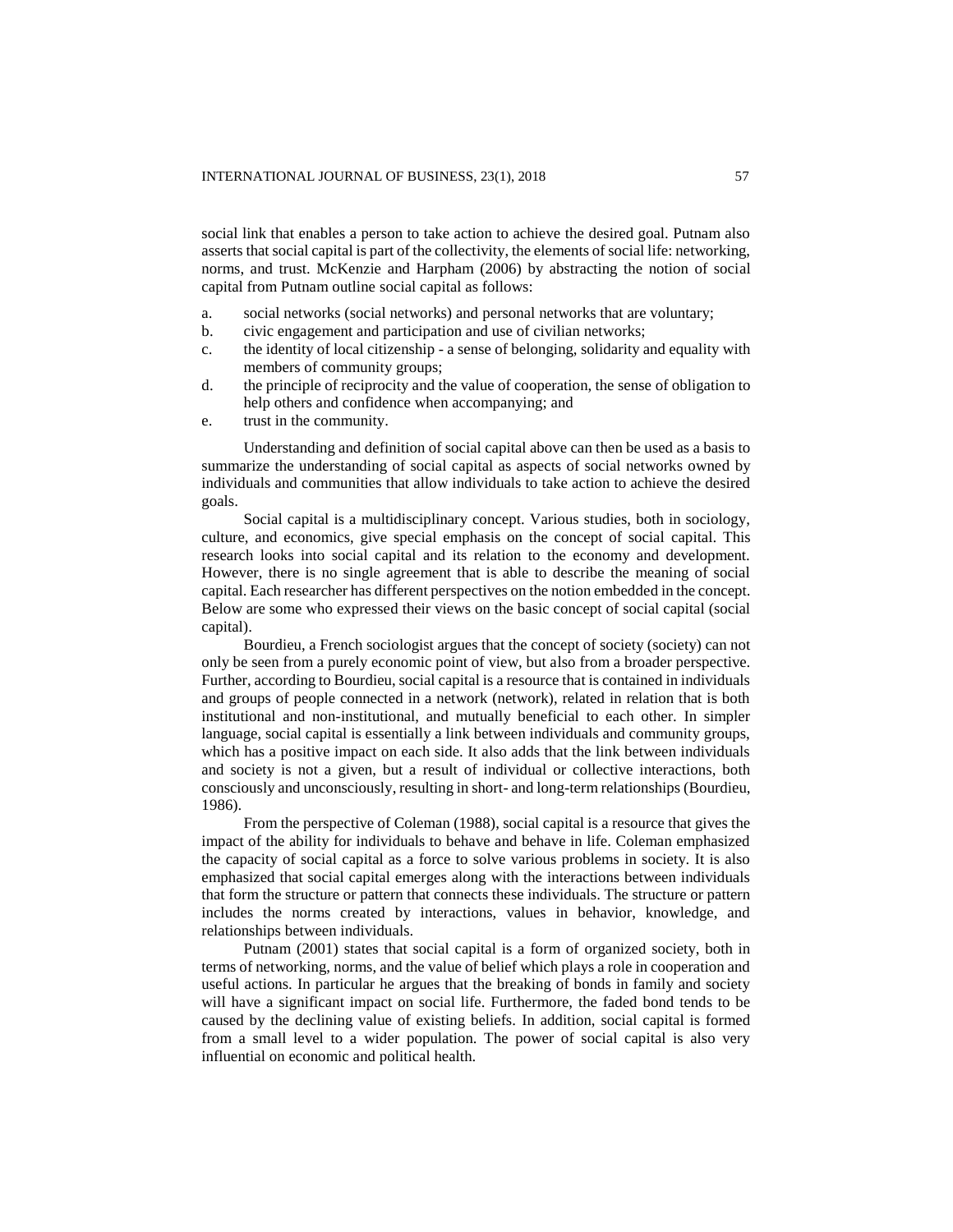Fukuyama (2000) asserted that social capital is an absolute requirement for the creation of a stable democracy. He also reveals that social capital greatly affects the efficiency of the functioning of the modern economy. For Fukuyama, social capital is the norms that form the fabric of cooperation between two or more individuals. This norm can be an interaction between individuals, both in simple forms such as friendship, as well as more complex ones such as beliefs that live in society. This norm lives on the basis of honesty, commitment, and attachment to each other, so as to establish cooperation in community communities. Furthermore, Fukuyama explained that the economic function of social capital is to reduce transaction costs, or in other words to improve efficiency. This efficiency can manifest into various forms, such as in the mechanism of cooperation contracts, organizational hierarchy, bureaucratic rules, and others. It is therefore concluded that the strength of social capital is able to be a glue for healthy development for economic and political life.

While Goodwin (2003) in his study explains that long-term development requires capital raising productively, either in the form of financial capital (capital capital), natural capital (natural capital), physical capital (produced capital), human capital (human capital), and social capital (Social capital). These modalities affect the pattern of production, distribution, and consumption. Social capital itself is described as trust, mutual understanding, norms, and knowledge that can drive economic activity and coordination. Social capital also becomes a glue for other capital in accelerating economic process, so as to produce output as expected. What distinguishes social capital from other capital is that the other four are used directly in the production process, thus reducing the amount, value, and / or capacity of the capital, while social capital is not used directly in production and does not experience a decrease in benefits.

The Organization for Economic Co-operation and Development (OECD, 2001) affirms that social capital is a network that is formed with norms, values of trust, and sense of mutual understanding, which became the basis of a community or intercommunity cooperation. This network is a bridge connecting individuals within a community as well as between communities (OECD, 2001).

# **III. PRELIMINARY FINDINGS AND DISCUSSION**

As one of the cities designated by the government for the rapid growth of creative industries, Bandung development strategy focuses on creative people, places, and ideas. One of the advantages of Bandung compared to other cities in Indonesia is the large pool of talent in design and creativity that exists which enhances Bandung potential to be a Creative City. The city of Bandung is a good example of how a creative economy can be developed through harnessing the interaction and collaboration of social networks. Creative communities flourish here and have become the principal agents in the creative fields producing various creative products and services.

One creative community had a vision to accommodate the local entrepreneurs' needs in business knowledge enrichment. From the initial grand design in April 2015, the founders initially named their community "Indonesian Local Brand Alliance" (ILBA). ILBA aims to develop cooperation among creative entrepreneurs in the thinking that they will need the supports of each other in the entrepreneurial ecosystem either directly or indirectly.

ILBA was envisioned to act as a hub that can pull various knowledge and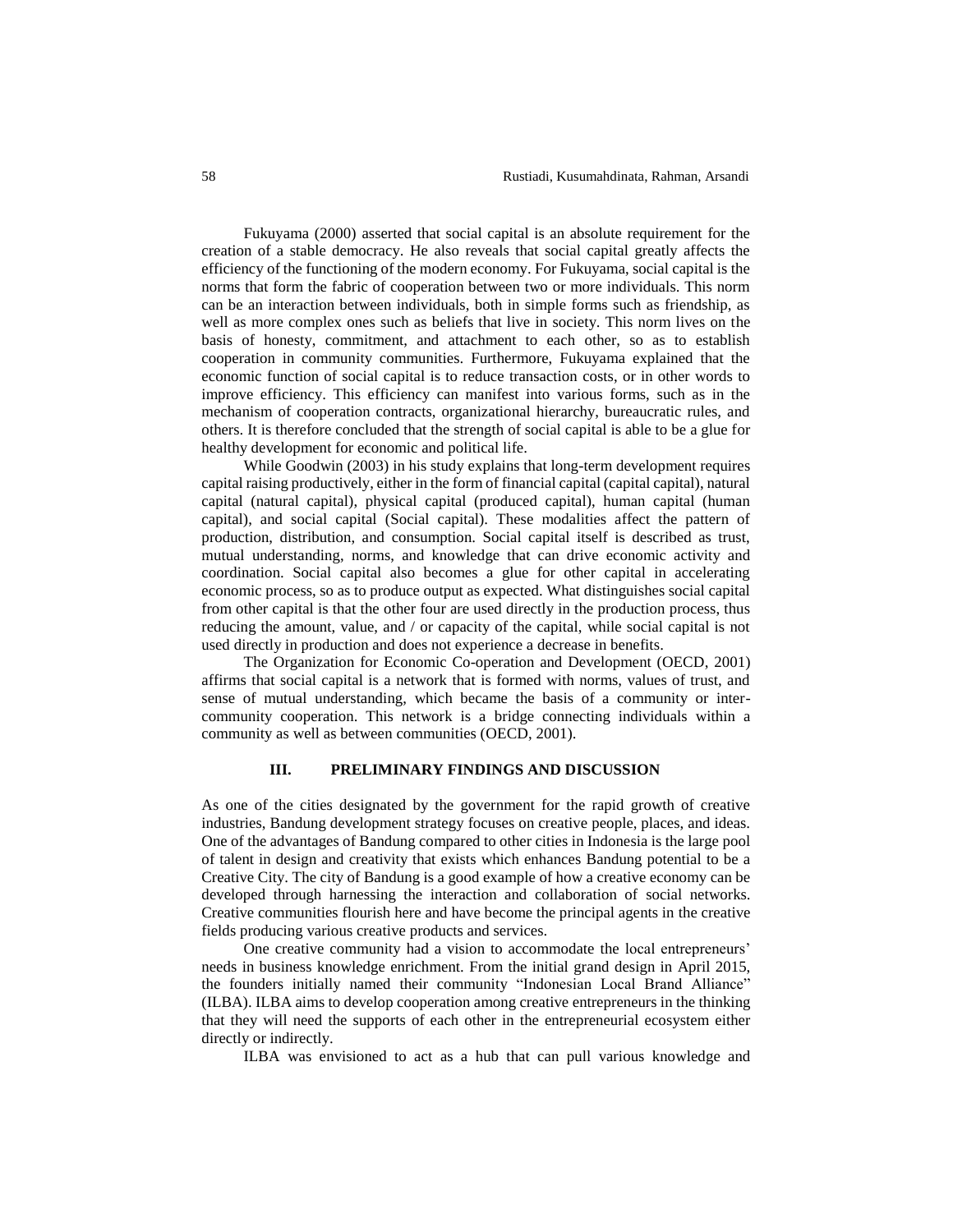experience from the more senior entrepreneurs who have gained national and international experience and acknowledgement. The senior entrepreneurs will be plotted as icons of national creative industries and act as ambassador to spread entrepreneurial spirit through collaboration between stakeholders by way of workshops, seminars and gatherings.

The impetus for the creation of ILBA is the ASEAN Economic Community (AEC) which is to be executed by the end of 2015. There are so many questions that occupy the creative workers related to the AEC. Has the preparation of local SMEs businesses is enough? Has the local entrepreneur's has strong he production capacity, legality, design and operation standard as important competitive advantages to face AEC?

By involving both the early and mature industry practitioners, ILBA will have an important role to support the promotion of local products. In addition, creative industries dynamic associated with the younger generation also become important aspect in ILBA development. An important element of the entrepreneurship values such as dynamic, resilient, creative and optimistic can be transferred to the younger generation. With their inventiveness and resourcefulness, the founders are aware that organization resource requirements will be expanding along with its development. Therefore, in the organizational plan, the organization engages other stakeholder to foster the idea of empowering the creative communities which includes universities, government and business practitioners. The combined cooperation was intended to create a positive synergy with each unique characteristic; universities with its research strength and source of knowledge, government as regulator and facilitator, practitioners as operator and mentor while the community as a representation of creative people and hub for cooperation.

Three main aspects which are used as important resource in organizational development plan are curriculum, networks and infrastructure. Curriculum related to the material prepared and arranged so it can become additional resource for the local entrepreneurs. Networks related to database of existing entrepreneurs acting as mentors and manifested community main value which is knowledge-sharing. Infrastructure is related to facilities such as building, website or any kind of asset that can supportive the activities.

In its development, ILBA then was renamed Circular by inputs from various community member. To finalize the ideal concept of development and execution collectively, the four founders divide organizational tasks in order to enhance good community governance. Circular came up with simple idea to gather the communities then mainly focused on local brand industry. Circular founders are:

- 1. Adit Yara founder of Niion Indonesia and Ghaisaniy Yara, the fashion brand that initiated urban movement for youth segmentation;
- 2. Satria Maulana owner of C.V. Hanimun, the food and beverages manufacturer that elaborates traditional culinary; and
- 3. Irfan Arsandi owner of WIT Indonesia, creative IT developer brand that initiated various startup and corporate company in Indonesia.

Circular begins to initiate and to gather local brand from various community. Not only from community aspect in Bandung creative industry but also local brand itself. Ego and competitive spirit becomes an invisible barrier to build single unity as local brand alliance in Bandung. To solve all those barriers, Circular has plans to accommodate and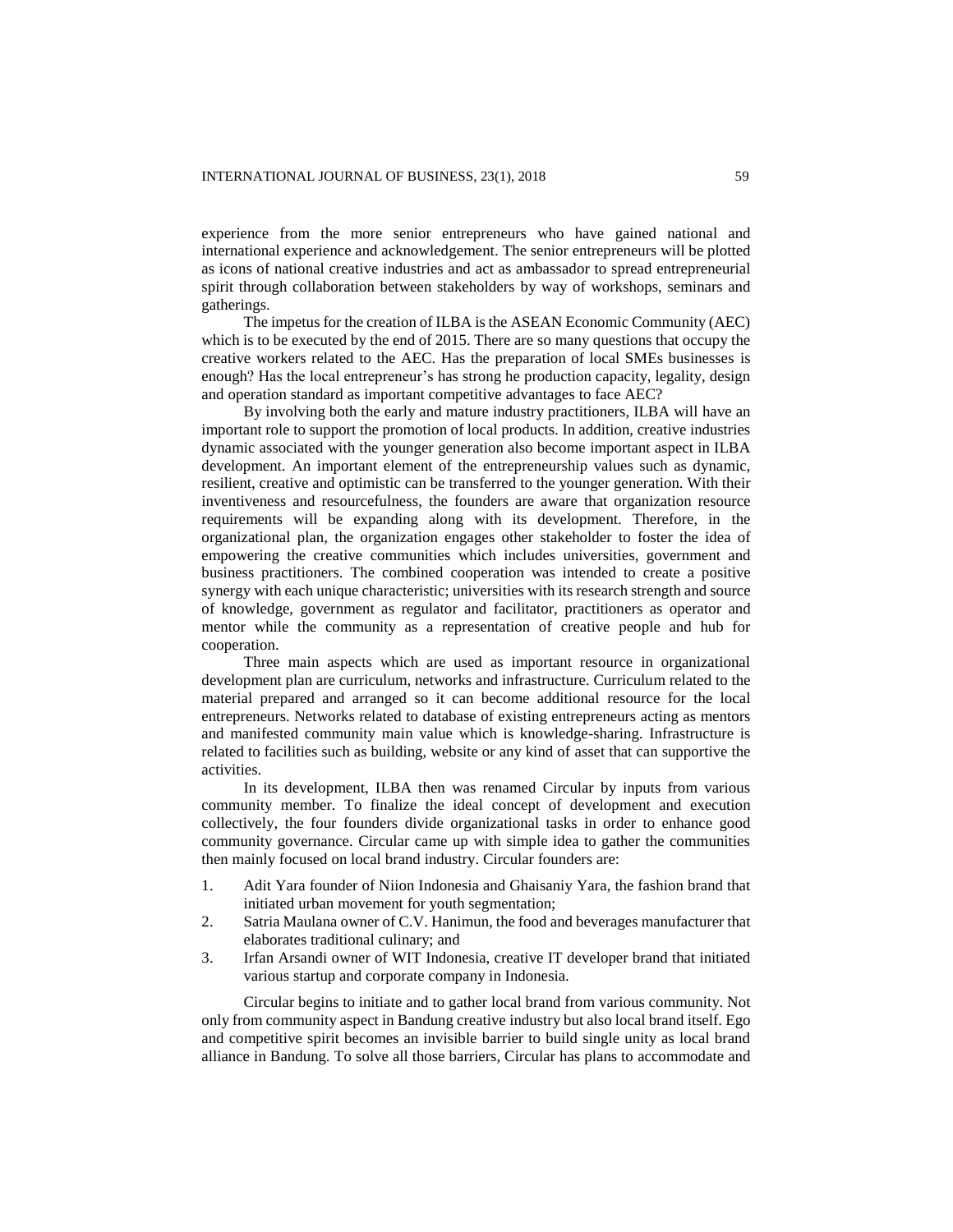communicate their differences. One word to reflect Circular is 'house of collaboration' because when local brands gathered and participated actively, it can create greater movements and economic acceleration for the city. In addition to the role as the entrepreneur community, Circular also has a role active in commercial marketing consultancy with Satria appointed as Chief Executive Officer, Adit Yara trusted as Chief Relation Officer and Irfan assigned as Chief Technology Officer.

Initially, the organization development was divided into three major phases which includes digitization, offline activation and full phase empowerment. Digitizing phase begins with the website activation as information media for SMEs to gain insight from other senior creative entrepreneurs that are documented in website in form of text, pictures or video. While the offline activation was planned through knowledge sharing events for early entrepreneurs to interact and gain additional inspiration and knowledge related to particular topic. Finally, the full phase empowerment involves facilitating business empowerment that does not stop at events that are knowledge-sharing based but also evolving towards a business incubator.

Circular then was established with main purpose to gather all creative local brands through cumulative creations to enhance Bandung local product. Circular's name came from two single words, from "circle" and "circulation". Circle means, the organization is projected to become hub for creative communities and local brands in Bandung. Circle means the community itself. It also indicates the unity of various local brand alliance and the organization task to gather all differences into one single action together.

Circulation itself means a rotation or a collection of process and activities that imply to a lot of existing community works. Circular collect all communities' works and simplify into one ultimate idea. So, from the joining words of Circle and Circulation lead to the purpose of establishment which is from Bandung the people gather and create the next legacy for Indonesian creative industry scene. Circular's motto is, "If you want to go fast, go alone. But if you want to go beyond, gather all together"

Youth segment is an important resource to grow innovative. One of Circular responsibility for youth movement is guiding and directing young creative people through the community that will engage and initiate collaboration with each other. Youth segment is an important resource to make Bandung creative movement more powerful, because youth reflect the hunger for novelty, exploration, empowerment, and recognition of their own community.

Bandung as one of the leading city for creative movement in Indonesia has proved itself by the latest municipal government with its recent mayor Mr. Ridwan Kamil. He has led the city to create a myriad number of creative movements, so that Bandung achieved various awards. Creative movement begins from the core of city which is human asset. They work individually until at one point they gather to establish a creative community. Moreover, from the 15 creative industry category, Bandung fulfills all sectors with its community movement. Until 2017, Mr. Ridwan Kamil has facilitate various creative industry movement in a single building called the Bandung Creative Hub.

# **IV. CONCLUSION AND RECOMMENDATION**

The preliminary findings show that a quadruple-helix collaboration model is important to develop creative industries. Quadruple-helix consists of collaboration between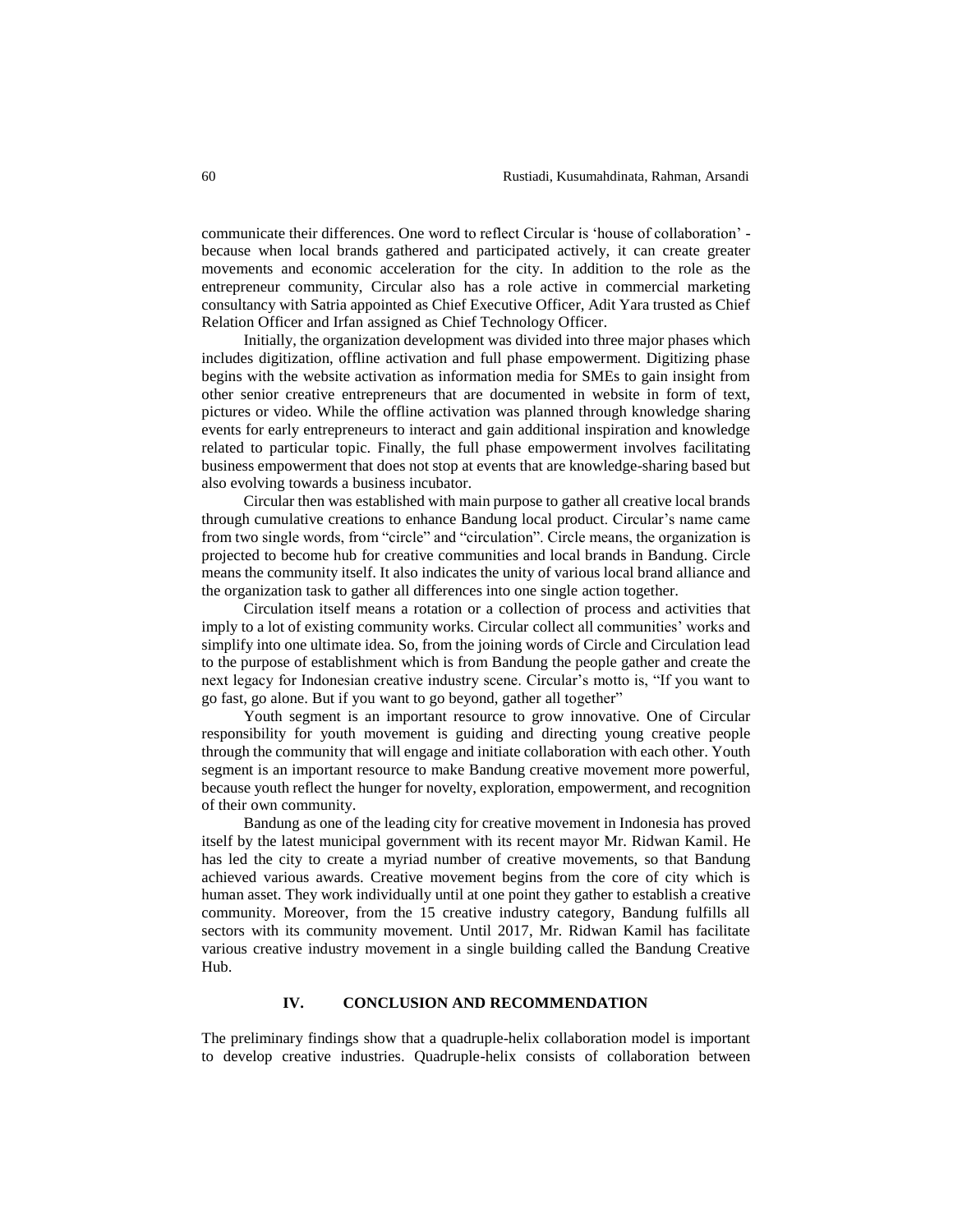government, academicians, business, and civil societies/communities. Social capital is an important resource for an organization. If human capital is about the skill possessed by human whereas social capital is how people who have the skill can apply it in a community.

Creative Communities has a large role in creating the creative economy. Creative community not only advocates social activities and their lifestyles. This community has creative ideas for the development of communities and society as a whole.

The study results indicate that Bandung as a creative city has large potential from social capital and communities. Even though it has large potential to grow, creative communities still has challenges to collaborate because of individual competitive spirit. Circular's role is to answer that challenge by facilitating collaboration, competition, and other creative activities for Bandung's local businesses. The study limitation is only focused on Bandung's creative communities and from one organization. This research may be useful for future studies as a benchmark in similar organizations and/or creative cities.

## **REFERENCES**

- Bourdieu, P., 1986, "The Forms of Capital, in John C. Richardson." *Handbook of Theory and Research for the Sociology of Education*, 241-258.
- Brundin, E., C. Wigren, E. Isaacs, C. Friedrich, and K. Visser, 2008, "Triple Helix Networks in a Multicultural Context: Triggers and Barriers for fostering Growth and Sustainability." *Journal of development Entrepreneurship*, 13(1), 77-98.
- Coleman, J., 1988, "Social Capital in the Creation of Human Capital." *American Journal of Sociology*, 94, S95-S120.
- Etzkowitz, H., 2008, *Triple Helix Innovation: Industry, University, and Government in Action.* London and New York: Routledge.
- Fernando, C.S., R. Pellissier, and I.P. Monteiro, 2012, "Creativity, Innovation and Collaborative Organization." *The International Journal of Organization Innovation*, 5 (1), 26-64.
- Florida, R., 2002, *The Rise of the Creative Class*. Cambridge, MA: Basic Books.
- Fukuyama, F., 2000, "Social Capital and Civil Society." *IMF Working Paper WP / 00/74* from <https://www.imf.org/external/pubs/ft/wp/2000/wp0074.pdf> accessed June 2016.
- Goodwin, N.R., 2003, "Five Kinds of Capital: Useful Concepts for Sustainable Development.", G-DAE Working Paper No. 03-07 from [http://www.ase.tufts.edu/](http://www.ase.tufts.edu/gdae/publications/working_papers/03-07sustainabledevelopment.PDF) [gdae/publications/working\\_papers/03-07sustainabledevelopment.PDF](http://www.ase.tufts.edu/gdae/publications/working_papers/03-07sustainabledevelopment.PDF) accessed in June 2016.
- Malin. L., I. Danilda and B. Torstensson, 2012, "Women Resource Centers—A Creative Knowledge Environment of Quadruple Helix." *Journal of Knowledge Economic*, 3, 36-52.
- McKenzie, K., and T. Harpham, 2006, "Meanings and uses of social capital in the mental health field. In K. McKenzie and T. Harpham." *Social Capital and Mental Health*, 11-23.
- Narayan, D. and MF. Cassidy, 2001, "A Dimensional Approach to Measuring Social Capital: Development and Validation of a Social Capital Inventory." *Current Sociology*, 49(2), 59-102.